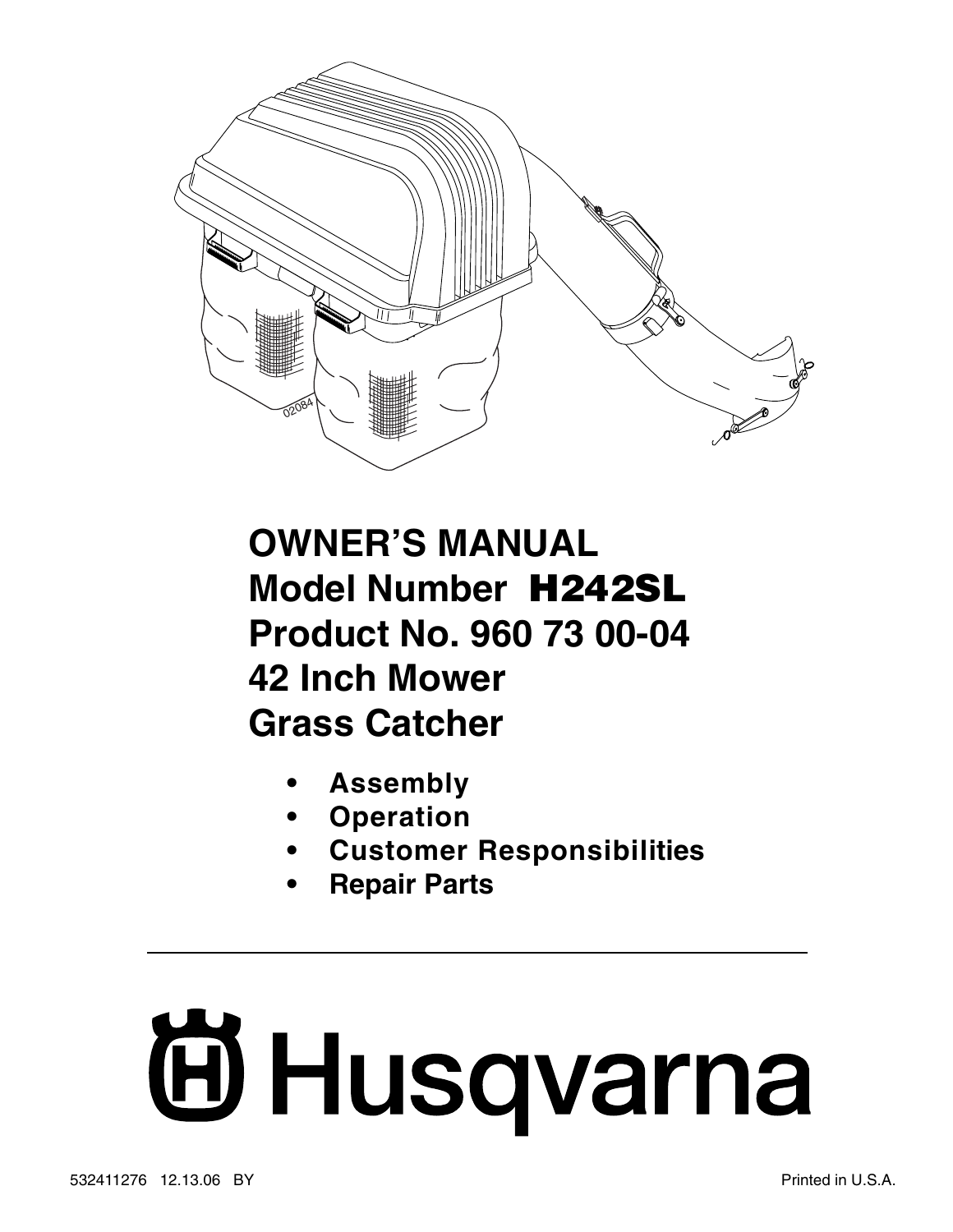**SAFETY RULES**





### **Safe Operation Practices for Ride-On Mowers**

**IMPORTANT:** THIS CUTTING MACHINE IS CAPABLE OF AMPUTATING HANDS AND FEET AND THROW ING OBJECTS. FAILURE TO OBSERVE THE FOLLOWING SAFETY INSTRUCTIONS COULD RESULT IN SERIOUS INJURY OR DEATH.



**WARNING: In order to prevent acci den tal starting when setting up,**  transporting, adjusting or making re**pairs, al ways dis con nect spark plug**  wire and place wire where it cannot **contact spark plug.** 



**WARNING: Do not coast down a hill in neutral, you may lose control of the tractor.**



**WARNING: Tow only the attachments that are rec om mend ed by and comply**  with specifications of the manufacturer **of your tractor. Use common sense when towing. Operate only at the lowest possible speed when on a slope. Too heavy of a load, while on a slope, is dan ger ous. Tires can lose trac tion with the ground and cause you to lose control of your tractor.**

### **I. GENERAL OPERATION**

- Read, understand, and follow all instructions on the machine and in the manual before starting.
- Do not put hands or feet near rotating parts or under the machine. Keep clear of the discharge opening at all times.
- Only allow responsible adults, who are familiar with the instructions, to operate the machine.
- Clear the area of objects such as rocks, toys, wire, etc., which could be picked up and thrown by the blades.
- Be sure the area is clear of bystanders before operating. Stop machine if anyone enters the area.
- Never carry passengers.
- Do not mow in reverse unless absolutely necessary. Always look down and behind before and while backing.
- Never direct discharged material toward anyone. Avoid discharging material against a wall or obstruction. Material may ricochet back toward the operator. Stop the blades when crossing gravel surfaces.
- Do not operate machine without the entire grass catcher, discharge guard, or other safety devices in place and working.
- Slow down before turning.
- Never leave a running machine unattended. Always turn off blades, set parking brake, stop engine, and remove keys before dismounting.
- Disengage blades when not mowing. Shut off engine and wait for all parts to come to a complete stop before cleaning the machine, removing the grass catcher, or unclogging the discharge guard.
- Operate machine only in daylight or good artificial light.
- Do not operate the machine while under the influence of alcohol or drugs.
- Watch for traffic when operating near or crossing roadways.
- Use extra care when loading or unloading the machine into a trailer or truck.
- Always wear eye protection when operating machine.
- Data indicates that operators, age 60 years and above, are involved in a large percentage of riding mower-related injuries. These operators should evaluate their ability to operate the riding mower safely enough to protect them selves and others from serious injury.
- Follow the manufacturer's recommendation for wheel weights or counterweights.
- Keep machine free of grass, leaves or other debris build-up which can touch hot exhaust/engine parts and burn. Do not allow the mower deck to plow leaves or other debris which can cause build-up to occur. Clean any oil or fuel spillage before operating or storing the machine. Allow machine to cool before storage.

### **II. SLOPE OPERATION**

Slopes are a major factor related to loss of control and tip-over accidents, which can result in severe injury or death. Operation on all slopes requires extra caution. If you cannot back up the slope or if you feel uneasy on it, do not mow it.

- Mow up and down slopes, not across.
- Watch for holes, ruts, bumps, rocks, or other hidden objects. Uneven terrain could overturn the machine. Tall grass can hide obstacles.
- Choose a low ground speed so that you will not have to stop or shift while on the slope.
- Do not mow on wet grass. Tires may lose traction. Always keep the machine in gear when going down slopes. Do not shift to neutral and coast downhill.
- Avoid starting, stopping, or turning on a slope. If the tires lose traction, disengage the blades and proceed slowly straight down the slope.
- Keep all movement on the slopes slow and gradual. Do not make sudden changes in speed or direction, which could cause the machine to roll over.
- Use extra care while operating machine with grass catchers or other attachments; they can affect the stability of the machine. Do no use on steep slopes.
- Do not try to stabilize the machine by putting your foot on the ground.
- Do not mow near drop-offs, ditches, or embankments. The machine could suddenly roll over if a wheel is over the edge or if the edge caves in.

### **III. CHILDREN**

Tragic accidents can occur if the operator is not alert to the presence of children. Children are often attracted to the machine and the mowing activity. Never assume that children will remain where you last saw them.

- Keep children out of the mowing area and in the watchful care of a responsible adult other than the operator.
- Be alert and turn machine off if a child enters the area.
- Before and while backing, look behind and down for small children.
- Never carry children, even with the blades shut off. They may fall off and be seriously injured or interfere with safe machine operation. Children who have been given rides in the past may suddenly appear in the mowing area for another ride and be run over or backed over by the machine.
- Never allow children to operate the machine.
- Use extra care when approaching blind corners, shrubs, trees, or other objects that may block your view of a child.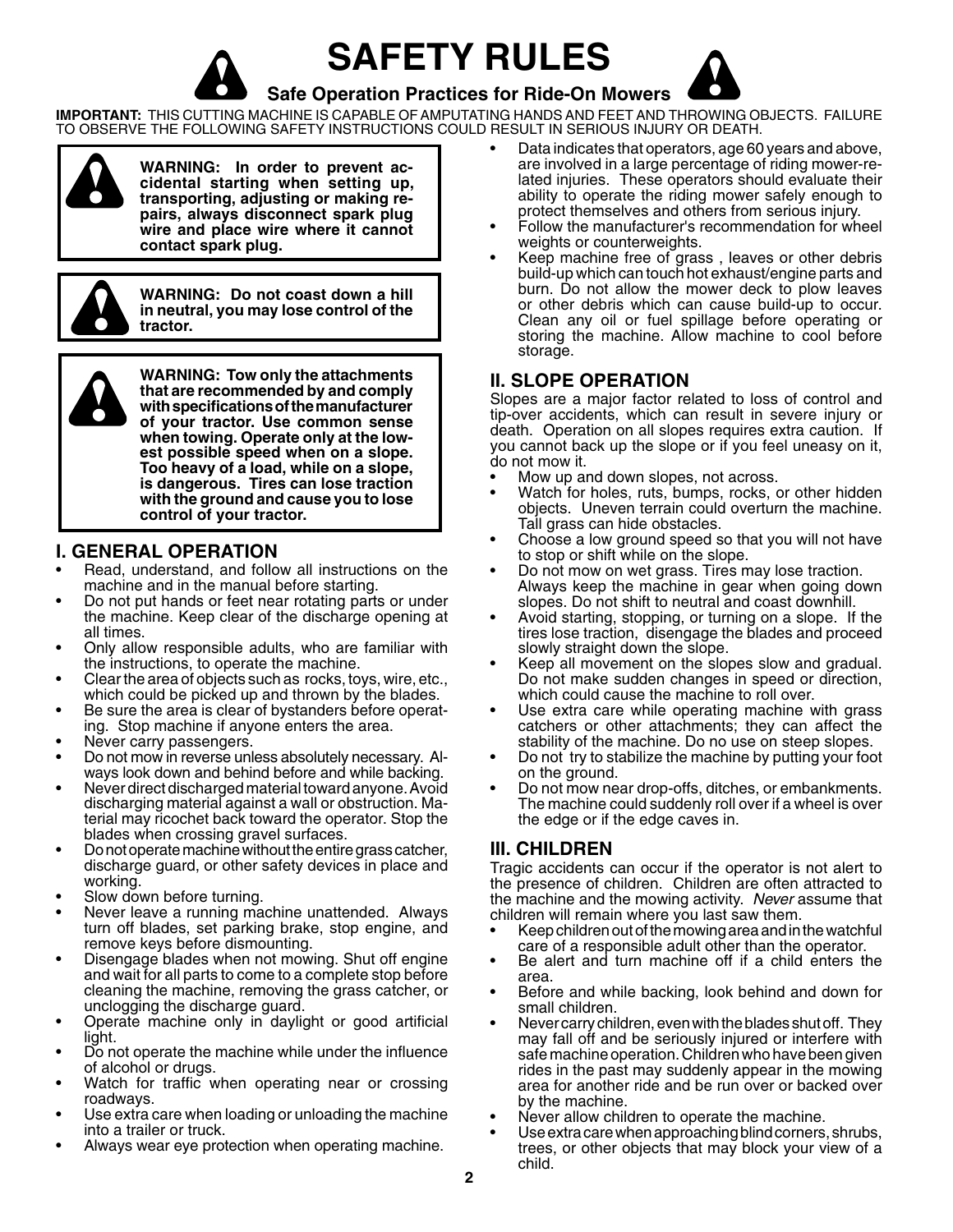**SAFETY RULES**





### **Safe Operation Practices for Ride-On Mowers**

### **IV. TOWING**

- Tow only with a machine that has a hitch designed for towing. Do not attach towed equipment except at the hitch point.
- Follow the manufacturer's recommendation for weight limits for towed equipment and towing on slopes.
- Never allow children or others in or on towed equipment.
- On slopes, the weight of the towed equipment may cause loss of traction and loss of control.
- Travel slowly and allow extra distance to stop.

### **V. SERVICE**

#### **SAFE HANDLING OF GASOLINE**

To avoid personal injury or property damage, use extreme care in handling gasoline. Gasoline is extremely flammable and the vapors are explosive.

- Extinguish all cigarettes, cigars, pipes, and other sources of ignition.
- Use only approved gasoline container.
- Never remove gas cap or add fuel with the engine running. Allow engine to cool before refueling.
- Never fuel the machine indoors.
- Never store the machine or fuel container where there is an open flame, spark, or pilot light such as on a water heater or other appliances.
- Never fill containers inside a vehicle or on a truck or trailer bed with plastic liner. Always place containers on the ground away from your vehicle when filling.
- Remove gas-powered equipment from the truck or trailer and refuel it on the ground. If this is not possible, then refuel such equipment with a portable container, rather than from a gasoline dispenser nozzle.
- Keep the nozzle in contact with the rim of the fuel tank or container opening at all times until fueling is complete. Do not use a nozzle lock-open device.
- If fuel is spilled on clothing, change clothing immediately.
- Never overfill fuel tank. Replace gas cap and tighten securely.

#### **GENERAL SERVICE**

- Never operate machine in a closed are.
- Keep all nuts and bolts tight to be sure the equipment is in safe working condition.
- Never tamper with safety devices. Check their proper operation regularly.
- Keep machine free of grass, leaves, or other debris build-up. Clean oil or fuel spillage and remove any fuelsoaked debris. Allow machine to cool before storing.
- If you strike a foreign object, stop and inspect the

machine. Repair, if necessary, before restarting.

- Never make any adjustments or repairs with the engine running.
- Check grass catcher components and the discharge guard frequently and replace with manufacturer's recommended parts, when necessary.
- Mower blades are sharp. Wrap the blade or wear gloves, and use extra caution when servicing them.
- Check brake operation frequently. Adjust and service as required.
- Maintain or replace safety and instruction labels, as necessary.



- Be sure the area is clear of bystanders before operating. Stop machine if anyone enters the area.
- Never carry passengers.
- Do not mow in reverse unless absolutely necessary. Always look down and behind before and while backing.
- Never carry children, even with the blades shut off. They may fall off and be seriously injured or interfere with safe machine operation. Children who have been given rides in the past may suddenly appear in the mowing area for another ride and be run over or backed over by the machine.
- Keep children out of the mowing area and in the watchful care of a responsible adult other than the operator.
- Be alert and turn machine off if a child enters the area.
- Before and while backing, look behind and down for small children.
- Mow up and down slopes  $(15^{\circ}$  Max), not across.
- Be alert and turn machine off if a child enters the area.
- Choose a low ground speed so that you will not have to stop or shift while on the slope.
- Avoid starting, stopping, or turning on a slope. If the tires lose traction, disengage the blades and proceed slowly straight down the slope.
- If machine stops while going uphill, disengage blades, shift into reverse and back down slowly.
- Do not turn on slopes unless necessary, and then, turn slowly and gradually downhill, if possible.

**CONGRATULATIONS** on your purchase of a new Grass Catcher. It has been designed, engineered and manufactured to give you the best possible dependability and performance.

Should you experience any problems you cannot easily remedy, please contact your nearest authorized service center/ department. They have competent, well trained technicians and the proper tools to service or repair this unit.

Please read and retain this manual. The instructions will enable you to assemble and maintain your Grass Catcher properly. Always observe the "SAFETY RULES".

# **TABLE OF CONTENTS**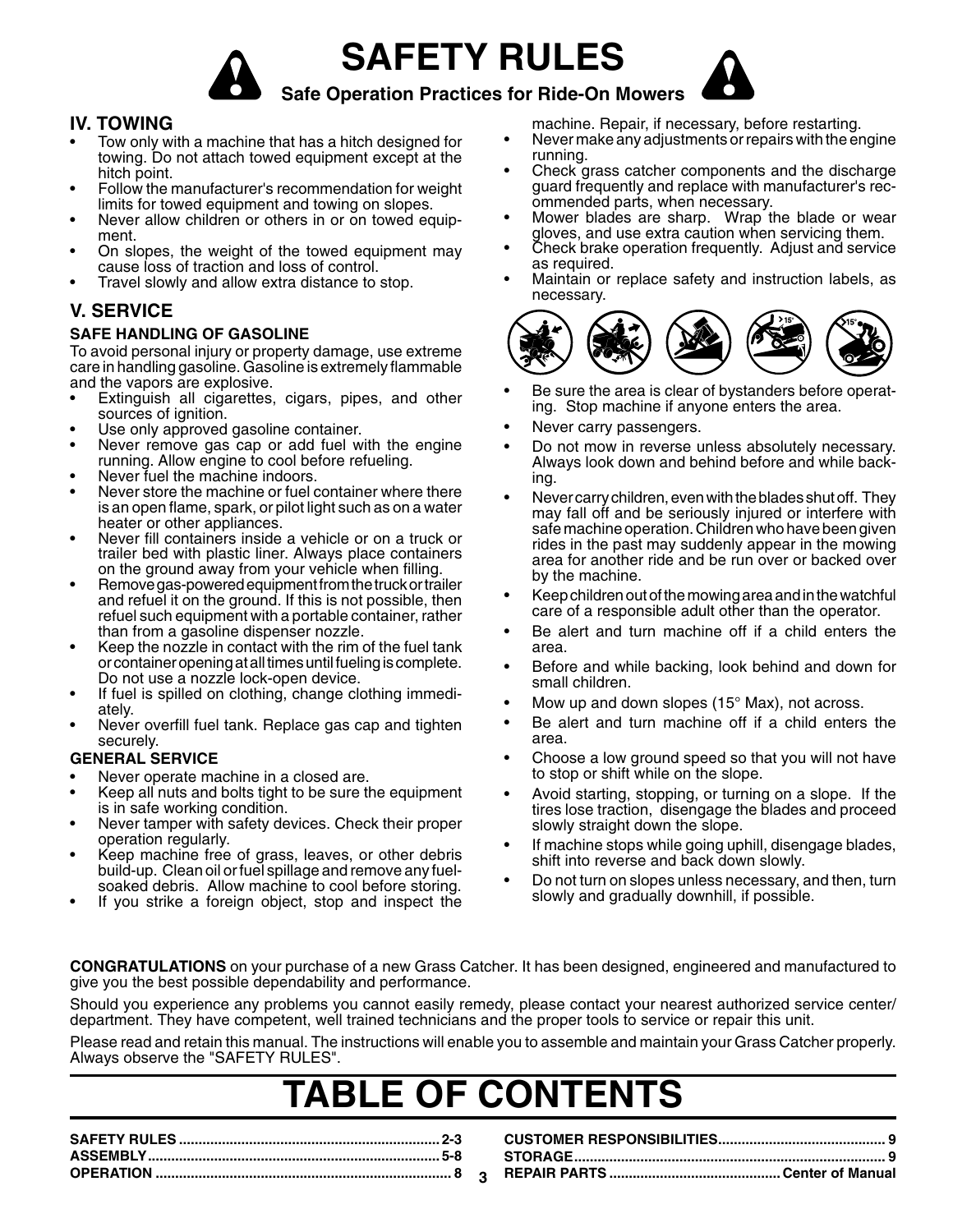### **KNOW YOUR GRASS CATCHER**

READ THIS OWNER'S MANUAL AND SAFETY RULES BEFORE ASSEMBLING OR OPERATING YOUR GRASS CATCHER. Compare the illustrations with the carton contents to familiarize yourself with the parts before starting the assembly. Study the operating instructions and safety precautions thoroughly to insure proper functioning of your Grass Catcher and to prevent injury to yourself and others. Save this manual for future reference.



The operation of any tractor can result in foreign objects thrown into the eyes, which can result in severe eye damage. Always wear safety glasses or eye shields before starting your tractor and while mowing. We recommend a wide vision safety mask for over the spectacles or standard safety glasses.



**COMPLETE BAGGER MUST BE IN PLACE BEFORE OPERATING MOWER**

### **UNPACKING INSTRUCTIONS**

- Remove all parts and packing materials from carton.
- Check carton contents against list. Be sure all parts are there.

### **CARTON CONTENTS:**

- (2) Container Tops
- (2) Container Bottoms
- 
- (1) Lower Chute (1) Support Assembly
	- (1) Cover Assembly



**NOTE**: When right hand (R.H.) and left hand (L.H.) are mentioned in this manual, it means when you are seated on the tractor, in the operator's position.

#### **CAUTION: BEFORE ASSEMBLING GRASS CATCHER TO TRACTOR:**

- **Depress clutch/brake pedal fully and set parking brake.**
- **Place gearshift/motion control lever in "NEUTRAL" position.**
- **Place attachment clutch in "DISENGAGED" position.**
- **Turn ignition key "OFF" and remove key.**
- **Make sure the blade and all moving parts have completely stopped.**
- **Disconnect spark plug wire from plug and place where it cannot come in contact with plug.**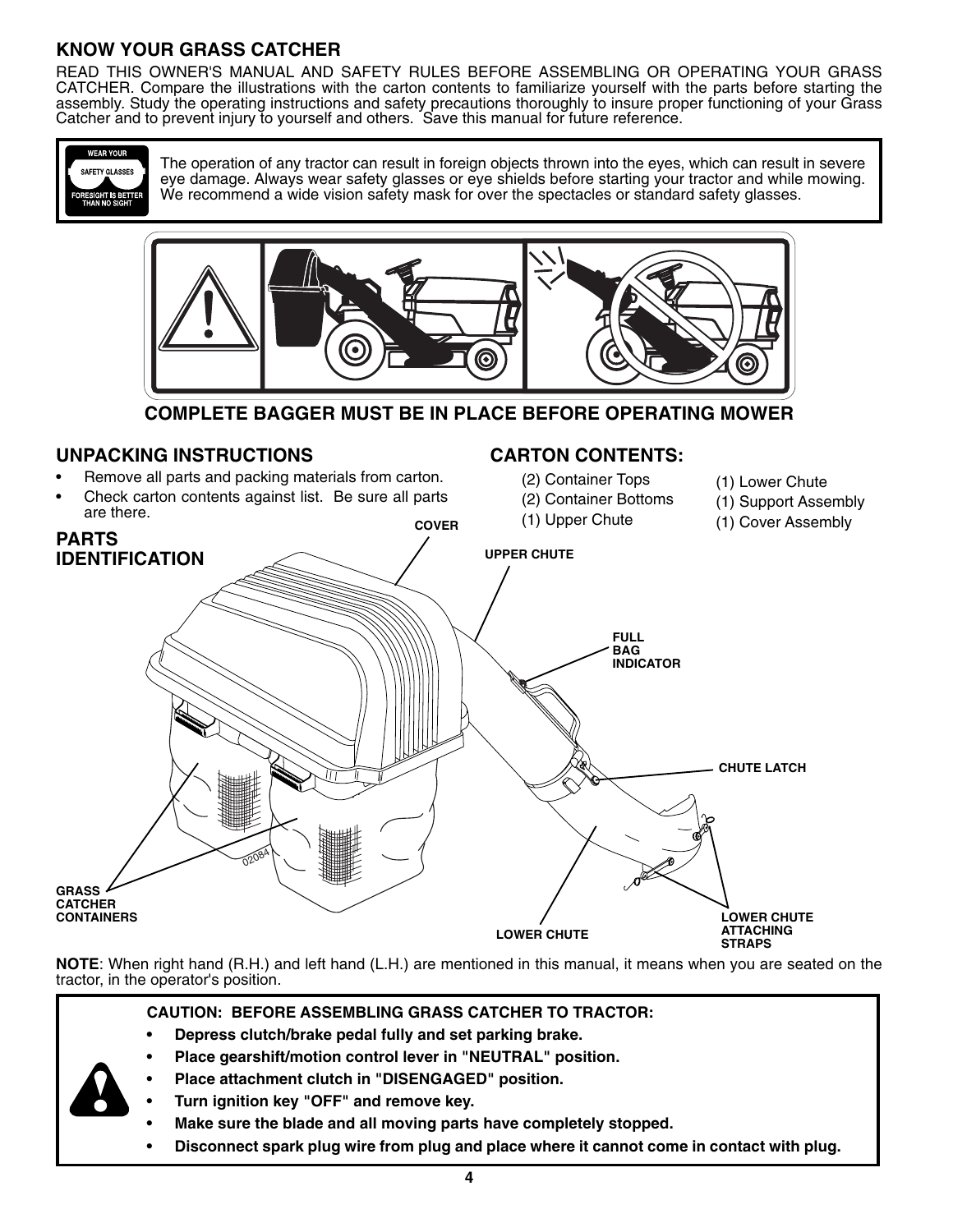# **ASSEMBLY**

### **BAGGER SUPPORT ASSEMBLY (See Figs. 1A & 1B) BAGGER SUPPORT ASSEMBLY**<br>
(See Figs. 1A & 1B)<br> **Your tractor already has four (4) shoulder bolts installed**

on the rear drawbar, simply hang the support assembly on the bolts.



**FIG. 1A**

#### **TO REMOVE THE SUPPORT ASSEMBLY (See Fig. 1B)**

1. Pull outward on the stop bracket enough to allow support assembly to be lifted up and away from drawbar.



### **2** MOUNTING COVER ASSEMBLY TO<br>SUPPORT ASSEMBLY (See Fig. 2)<br>NOTE: For ease of assembly, you may wish to obtain the  **MOUNTING COVER ASSEMBLY TO SUPPORT ASSEMBLY (See Fig. 2)**

assistance of another person for mounting cover assembly to tractor.

- 1. Lift and rotate cover to align cover bracket with support assembly.
- 2. Slide cover assembly down onto the support assembly.



**FIG. 2**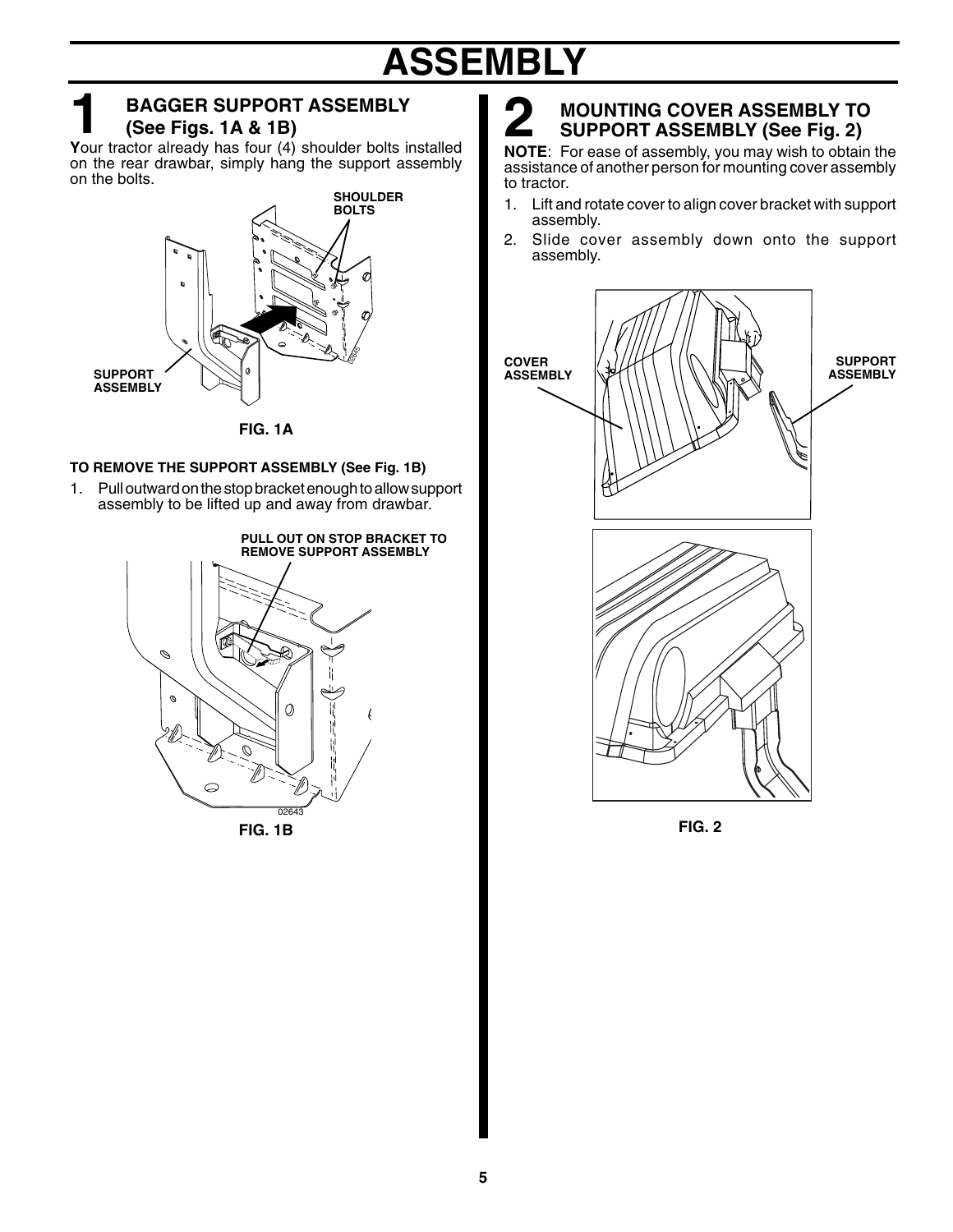### **CONTAINER MOUNTING (See Fig. 3) 3**

1. Install one container to left side first. Install other container to right side.

**NOTE:** Left edge of right container should always overlap right edge of left container at center support.

2. Close cover and lock latch over center support tube. To lock and release latch, pull back on latch handle.



### **LOWER CHUTE (See Fig. 4)**

- 1. Raise and hold deflector shield in upright position.
- 2. Place slot in lower chute over mounting tab on mower and position lower chute over mower opening as shown.
- 3. Hook rear latch into flange hole on back of mower.
- 4. Hook front latch into tab hole on front of mower.
- If your tractor is equipped with gauge wheels on the mower, then it will be necessary to hook the rear latch into the hole in the R.H. gauge wheel bracket.

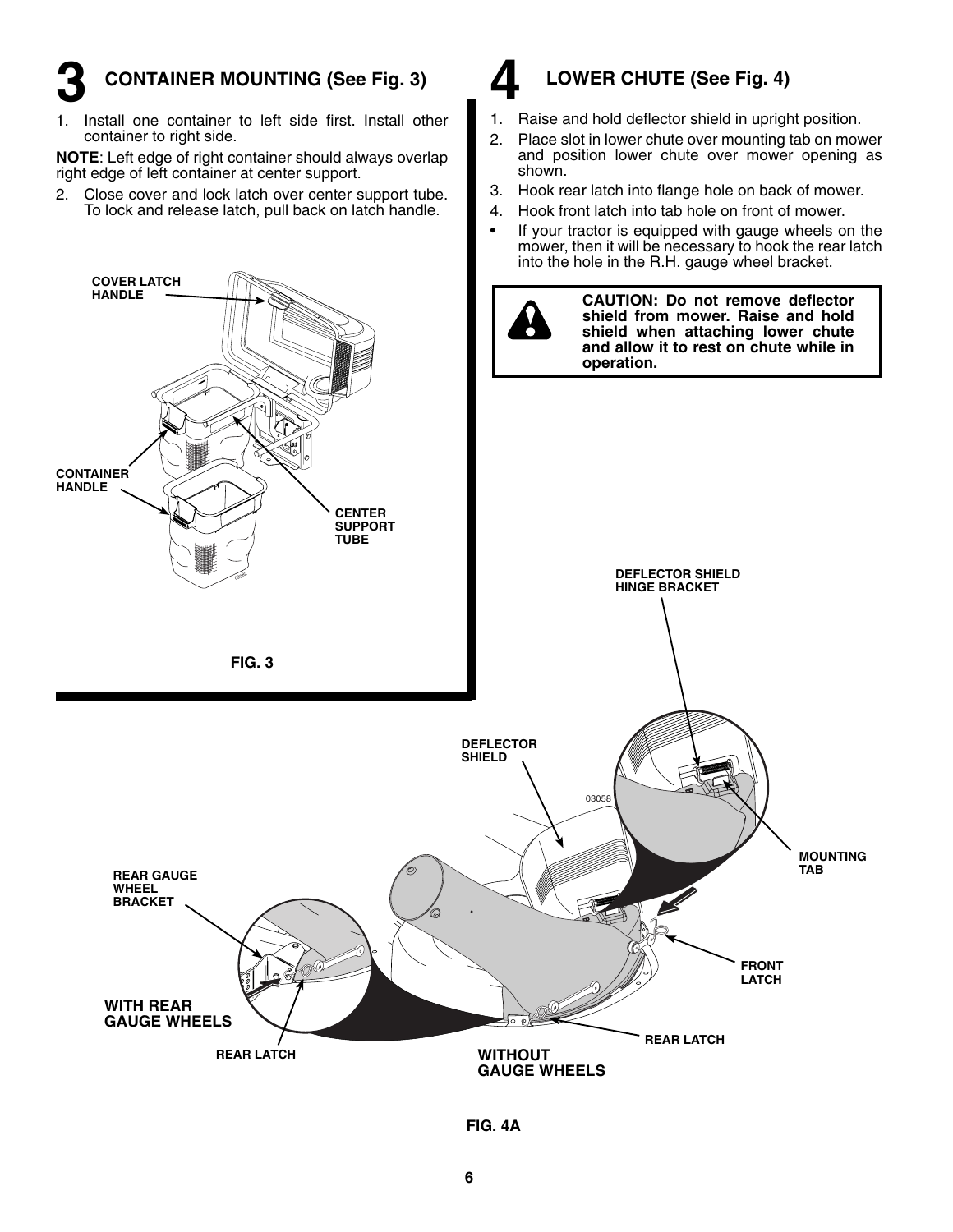# **5 UPPER CHUTE (See Figs. 5A and 5B)**

- 1. Lower mower to its lowest cutting position.
- 2. Assemble upper chute by inserting curved end into hole in back of cover.

**TIP:** Holding upper chute as shown and twisting while installing in cover will help keep the rubber seal in place. **NOTE:** Handle carefully so as not to damage full bag indicator.



- 3. Push in and turn upper chute until it is in line with lower chute.
- 4. Align the bosses on lower chute with alignment slots on upper chute and slide together.
- 5. Secure with rubber latch by hooking hole in latch over latch pin.





Be sure deck is properly leveled for best mower performance. See your tractors owner's manual for instructions.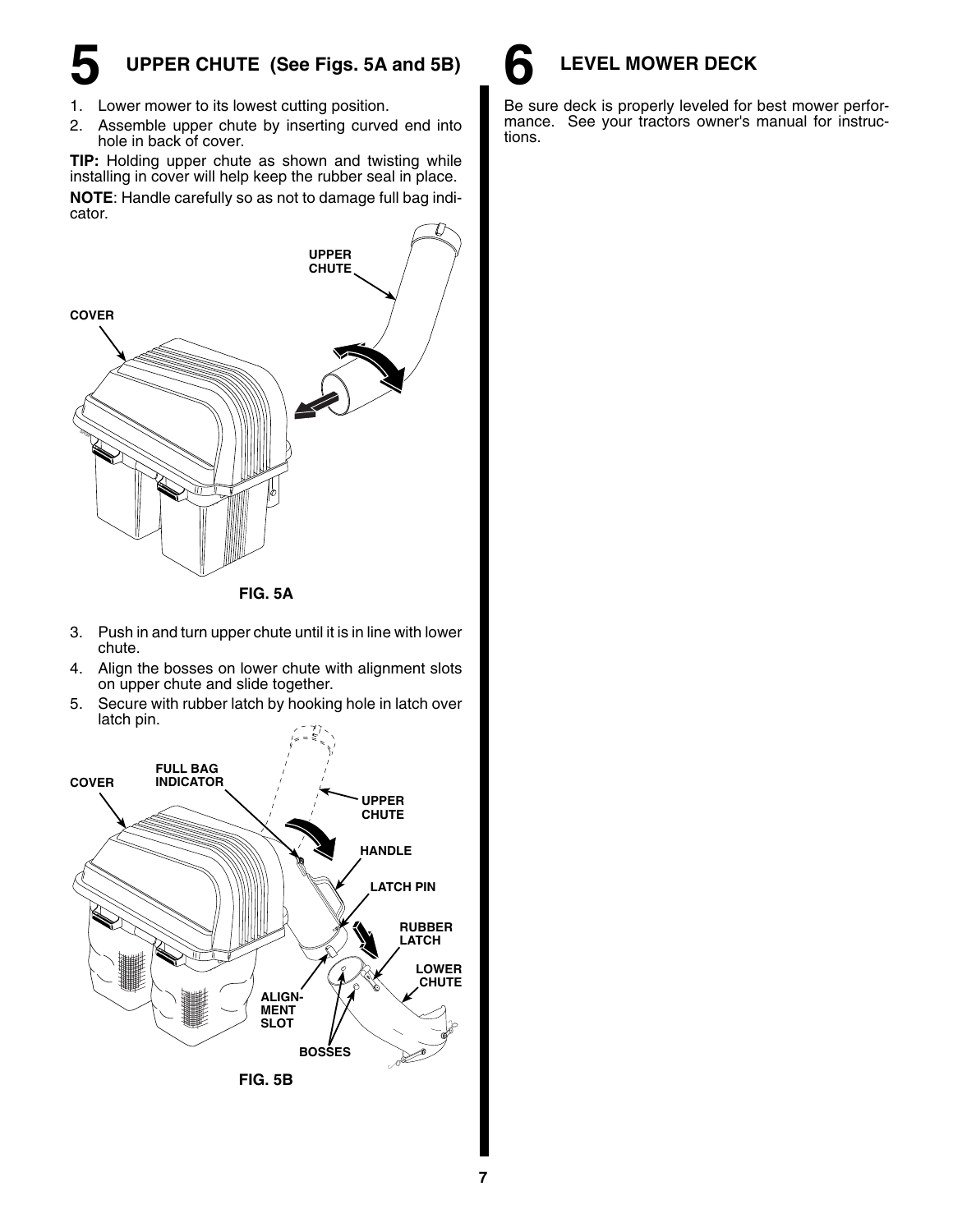## **OPERATION**

### **TIPS FOR IMPROVED BAGGING OPERATION:**

Follow the mower operation instructions in your tractor owner's manual.

When operating your grass catcher on a lawn where grass and leaf bagging equipment has not been used, you are picking up thatch and debris that has accumulated for long periods of time. The amount collected and the total time of operation may be greater than you will experience with regular use of your grass catcher.

- Always run throttle at full speed when bagging.
- Select a gear low enough to give good mower cutting performance, good quality cut and good bagging performance.

**NOTE**: It may be necessary to overlap width of cut to suit your conditions.

- If grass is extremely tall, it should be mowed twice. The first time relatively high, the second time to desired height.
- Use left hand side of mower for trimming.
- Plastic trash bags can be inserted inside grass catcher containers for ease of debris disposal. To remove the plastic trash bags when full:
	- a. Disengage blades, shift into neutral, engage the parking brake and stop the engine.
	- b. Raise seat. Unlatch and raise cover.
	- c. Remove one container at a time by grasping container handles and pulling toward the rear, off of the tube rails.
	- d. With the container resting on the ground, close and secure the top of the plastic lawn bag.
	- e. Tip the container on its side and slide the filled bag from the container.
	- f. Install a new plastic lawn bag with the edges of the bag draped over upper lip of the container.
	- g. Repeat for other containers.
	- h. Reinstall containers making sure right container overlaps left container at center supports.
	- j. Close cover and secure latches over center support tubes.
- Avoid cutting wet grass or in the morning while the dew is still heavy. Grass clippings collected under these conditions tend to be sticky and adhere to the walls of the flow path causing clogging.

Your bagger is equipped with a full bagger indicator. Movement of the wheel increases as the bags fill. The wheel will be spinning fastest just before the bags fill completely. When the wheel stops, it indicates that the bags are full and the chutes have become clogged.

**NOTE**: To help prevent clogging of chutes, check/empty bags when the wheel is spinning fast. Experience will teach you the best time to empty the bags.

 Care should be taken not to damage the parts and that the wheel spins freely at the beginning of each use.

- If the grass catcher fails to pick up cut grass or leaves, it is an indication that clogging has occurred in the system or that the grass catcher containers are full. Usually this is indicated by the stopped movement of the full bagger indicator.
	- a. Disengage blades, shift into neutral, engage the parking brake and stop the engine.
		- Raise seat. Unlatch and raise cover.
		- Slide out containers and dispose of clippings.
		- Replace containers, close cover, and latch.
	- b. Unlatch chutes and check for clogging.
		- Remove all debris in chutes.
		- Reassemble and latch chutes
	- c. Check to insure full bagger indicator has not become clogged.
		- The air passage hole must be clear of debris. Gently insert a small twig or wire into passageway to clear.



#### **CAUTION**

- Do not operate mower with grass catcher **par tial ly installed.**
- **Disengage blades and stop engine before** leaving tractor seat to empty containers, **un clog ging chutes, etc.**
- **Close cover before starting.**
- **Disengage mower when crossing drive ways or gravel surfaces and other areas where thrown objects could be a hazard.**
- **Do not attempt to vacuum up cans or other**  potentially hazardous projectiles.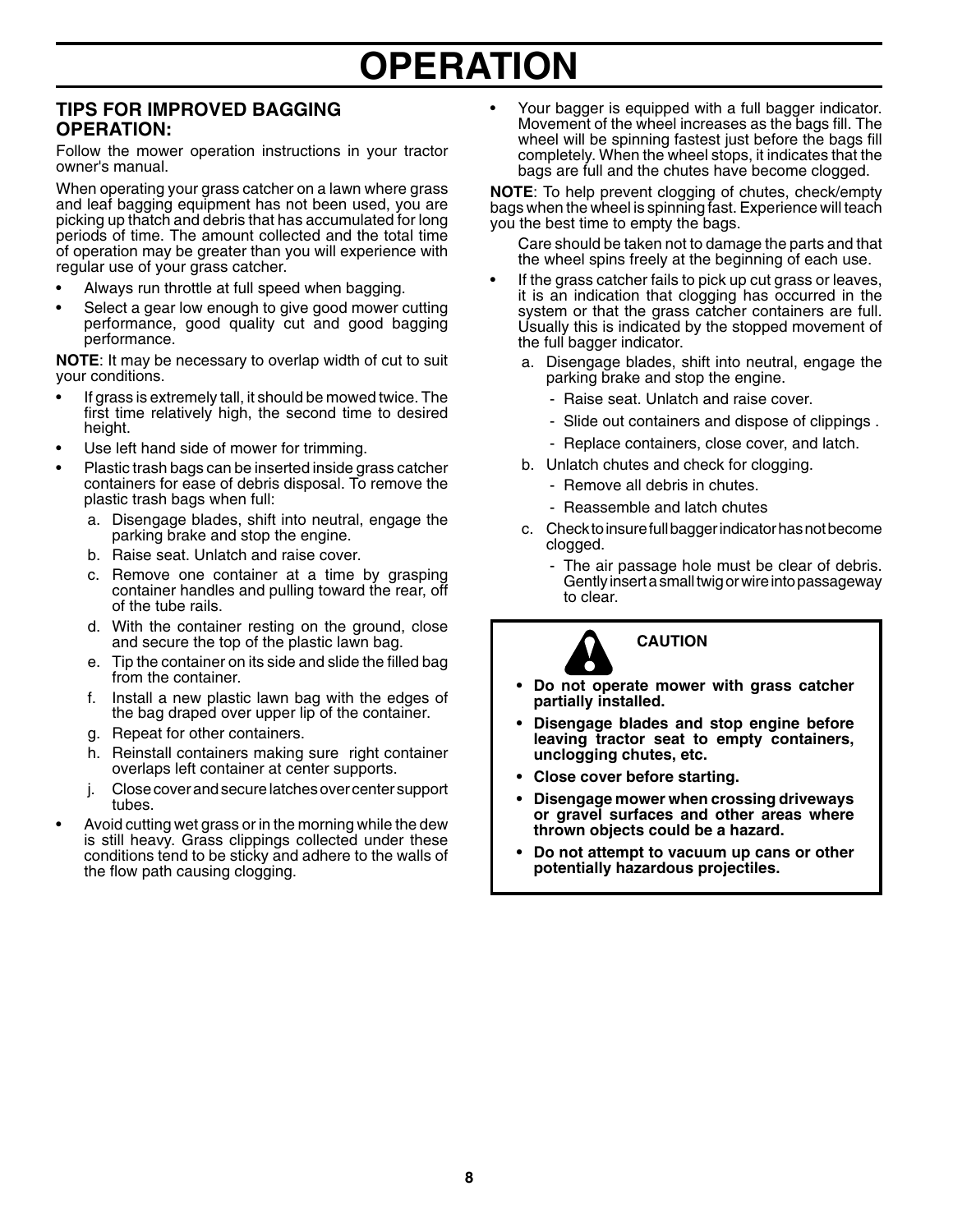# **CUSTOMER RESPONSIBILITIES**

### **GENERAL RECOMMENDATIONS**

Always observe safety rules when performing any maintenance.

- Before each use check for loose fasteners.
- Clean unit thoroughly after each use.

### **BLADE CARE**

For best results mower blades must be kept sharp. Replace bent or damaged blades.

• See BLADE CARE instructions in your tractor owner's manual.



 **CAUTION: BEFORE PERFORMING ANY MAIN TE NANCE, SERVICE OR AD JUST - MENTS:**

- **Depress clutch brake pedal fully and set parking brake.**
- **Place gearshift/motion control lever in "NEU TRAL" position.**
- **Place clutch control in "DIS EN GAGED" po si tion.**
- **Turn ignition key to "OFF" position.**
- **Make sure blades and all moving parts have completely stopped.**
- **Disconnect spark plug wire(s) from spark plug(s) and place wire where it cannot come in contact with plug.**



**CAUTION: Grass catcher components are subject to wear, damage and deterioration, which could expose moving parts or allow objects to be thrown. Frequently check components and replace with manufacturer's recommended parts, when necessary.**

### **STORAGE**

When grass catcher is to be stored for a period of time, clean it thoroughly, remove all dirt, grass, leaves, etc. Store in a clean, dry place.



**CAUTION: Do not leave grass in bagger containers. Empty containers after each use and before storing. Failure to do so may result in spontaneous com bus tion**  which could develop into a fire.